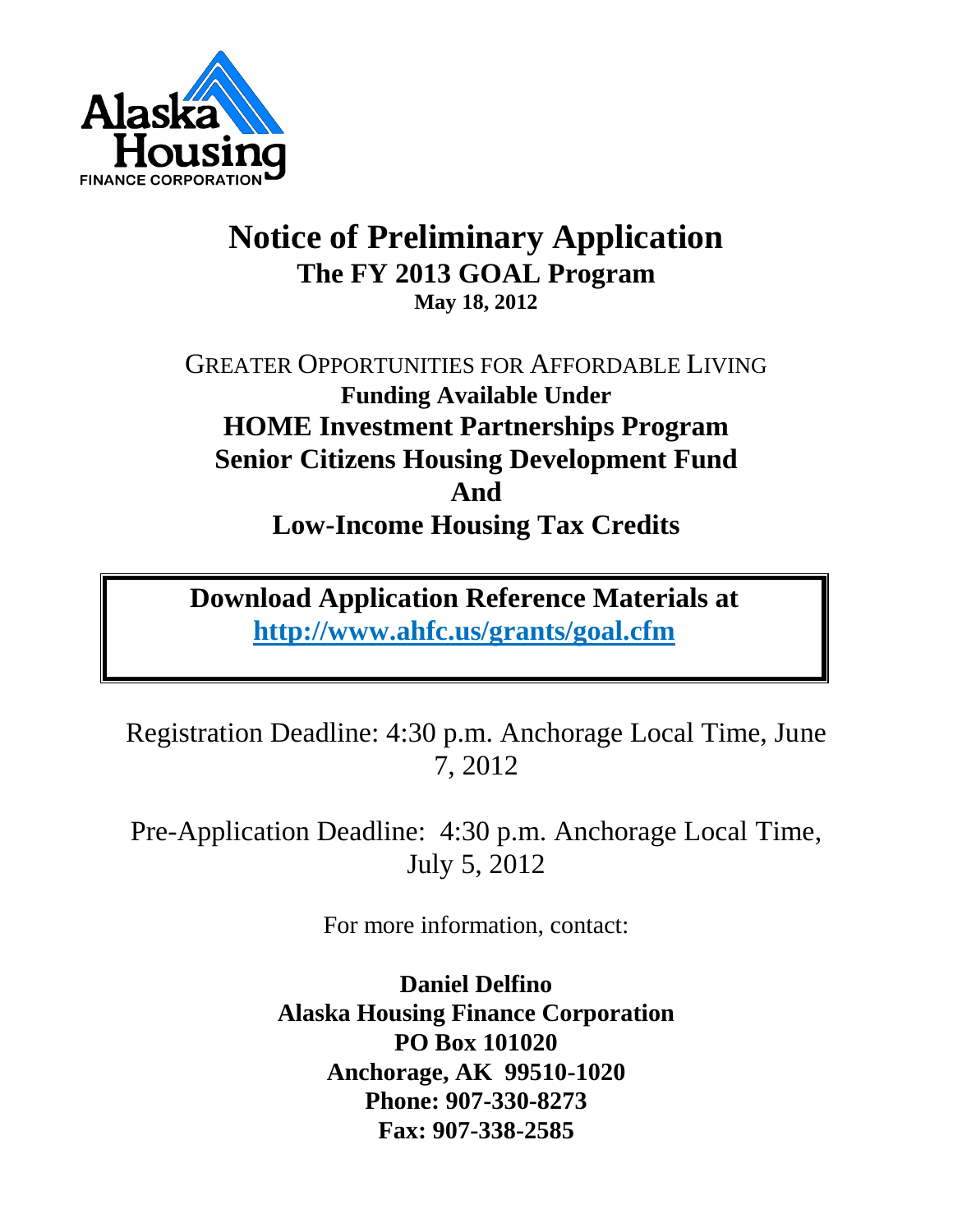## **ALASKA HOUSING FINANCE CORPORATION**

### **Greater Opportunities for Affordable Living (GOAL)**

### **FY 2013 PRELIMINARY APPLICATION INSTRUCTIONS**

#### **Overview and General Applicable Provisions**

In September 2012, Alaska Housing Finance Corporation (AHFC) will announce the FY 2013 Notice of Funding Availability (NOFA) for its Greater Opportunity for Affordable Living (GOAL) Program. Under this NOFA, AHFC makes grants, zero-interest rate loans, and Tax Credits available for competitive allocation to successful pre-application respondents who will acquire, rehabilitate, or construct rental housing.

The application process for GOAL funding involves three (3) steps. Applicants must (1) register for the online application system, (2) submit a Pre-Application using the online application system and (3) submit a GOAL Application using the online application. This Pre-Application process and Notice contains requirements and deadlines specifically related to steps  $(1)$  and  $(2)$ .

Funding awarded through the FY 2013 GOAL NOFA will be administered in accordance with requirements established at 24 CFR Part 92 (HOME Investment Partnerships Program [HOME]); A.S. 18.56.800 - 810, as implemented by 15 AAC 154.010 - 154.120 (Senior Citizen Housing Development Fund [SCHDF]); Title 26 U.S.C. Section 42 (Low Income Housing Tax Credit Program [LIHTC]), and regulation, policy or procedure as applicable, based on the type of funds/tax credits received.

#### *The purpose of AHFC's Greater Opportunities for Affordable Living (GOAL) program, is to*  expand the supply of decent, safe, sanitary, and affordable housing for occupancy by lower*income persons and families, and senior citizens.*

- Assistance provided by AHFC for this purpose will be in three different methods: Federal tax credits (LIHTC) which are generally sold by the recipient to derive project equity capital; Conditional grants (HOME and SCHDF); and/or Zero-interest rate loans (HOME).
- **Grants are available only to Municipalities and qualifying non-profit organizations.**
- AHFC HOME funds may not be used within the Municipality of Anchorage (MOA). The Municipality of Anchorage receives separate HOME program funds and administers those funds in accordance with its own administrative plan.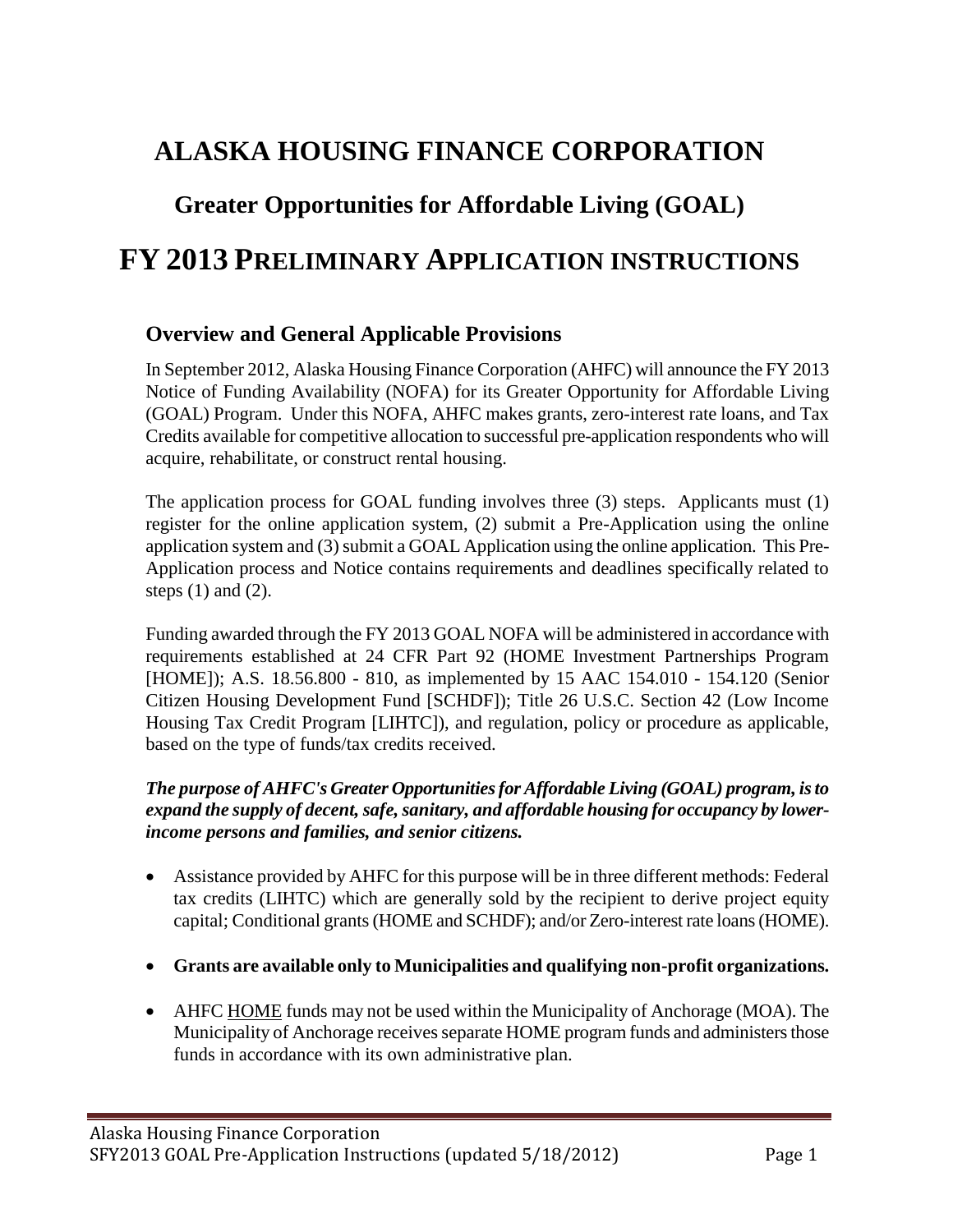#### **Purpose of Preliminary Application**

The preliminary application will provide sufficient information for AHFC to determine if the project proposal can be invited forward into the full FY 2013 GOAL competition. The preliminary application process also enables AHFC to evaluate the following aspects of project proposals:

- Market Feasibility: Is there sufficient need and / or demand for the proposed project?
- Whether city, borough or census area population data will be used to determine the point values for the proposed project under Section 4(b)-(c) of the Rating and Award Criteria Plan for the FY 2013 GOAL program.
- Whether or not changes to the project design, scope, and / or funding mix are necessary and / or appropriate (as determined by AHFC).
- Whether or not the proposal can reasonably be expected to be constructed with the proposed funding mix and development team.
- Whether or not penalty points should be assessed. Performance of all entities participating in the project team will be reviewed during this assessment.
- Whether or not sufficient capacity and experience has been demonstrated to develop and operate the proposed project (see Threshold Level experience, pages 18-19 of the GOAL Program Rating and Award Criteria for details).

#### **Application & Submission**

Step (1) – Submission of Registration Request for the online application system via email to [ddelfino@ahfc.us](mailto:ddelfino@ahfc.us) .

The Preliminary application process requires that AHFC receive a Registration Request for the online application system no later than 4:30 p.m. (Anchorage time) on June 7, 2012.

To submit a registration request for the online application system, the following information will need to be provided to AHFC via email at [ddelfino@ahfc.us](mailto:ddelfino@ahfc.us)

| <b>Registration Request</b> |                                         |
|-----------------------------|-----------------------------------------|
| <b>Organization</b>         | <b>Registration</b>                     |
| Name of Applicant Entity:   | User Name (person who will be using the |
|                             | online application system):             |
| Address:                    | <b>User Phone Number:</b>               |
| City, State, Zip:           | User Email Address:                     |
| Phone Number:               | Name(s) and Location(s) of Project(s):  |
| Email Address:              |                                         |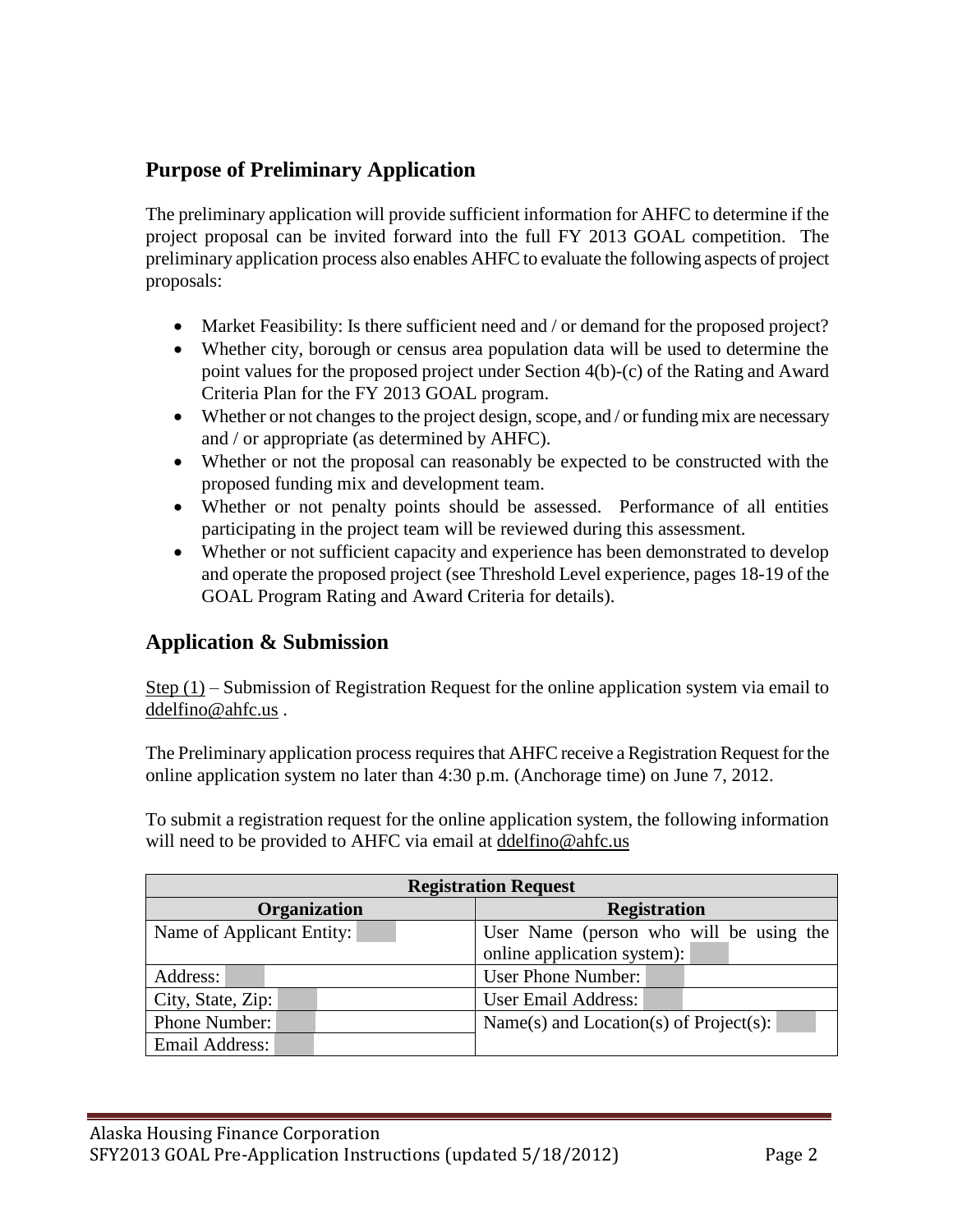In the subject line of the email used to transmit the Registration Request (e.g. the preceding information noted in Registration Request table), please indicate: Attn: Daniel Delfino, GOAL Pre-Application Registration Request. Once the Pre-Applicant has been successfully registered in the system, AHFC will send a confirmation email to the Pre-Applicant.

Step (2) – Submission of Pre-Application through online system

On June 11, 2012, all registered Pre-Applicants will receive a formal invitation to submit their Pre-Applicants through the online system. The formal invitation will be extended via email to the person listed in the Registration Request as the "user." The formal invitation email will include a hyperlink to the online application system and will include instructions for the initial log-in to the application system.

All registered Pre-Applicants will have until 4:30 p.m. (Anchorage time) on July 5, 2012 to submit their completed Pre-Application materials through the online system.

#### **Pre-Application Deadlines**

The deadline to submit a Registration Request to AHFC for access to the online application system is 4:30 p.m. (Anchorage time) on June 7, 2012.

The deadline to submit a completed Pre-Application through the online application system is 4:30 p.m. (Anchorage time) on July 5, 2012.

#### **Intention to Complete and Submit an FY 2013 GOAL Application in the Fall of 2012**

If you are not planning to complete and submit a GOAL application, do not complete the Preliminary Application. By completing this FY 2013 Preliminary GOAL Application, applicants are certifying to AHFC that they intend to apply for funding in the Fall 2012 competition for FY 2013 GOAL funds. The preliminary applications may provide the basis for AHFC ordering market studies for the proposed projects. Market studies are expensive, and should only be ordered for projects that will be in a position to participate in the Fall 2012 GOAL competition. Potential applicants who are not familiar with the GOAL funding process are advised to review application materials available at: <http://www.ahfc.us/grants/goal.cfm>**.**

Project sponsors should seriously assess whether staff resources and organizational capacity will be available to complete a GOAL application by the anticipated due date of November 16, 2012. AHFC reserves the right to determine which Preliminary Applications are sufficiently complete to order a market study.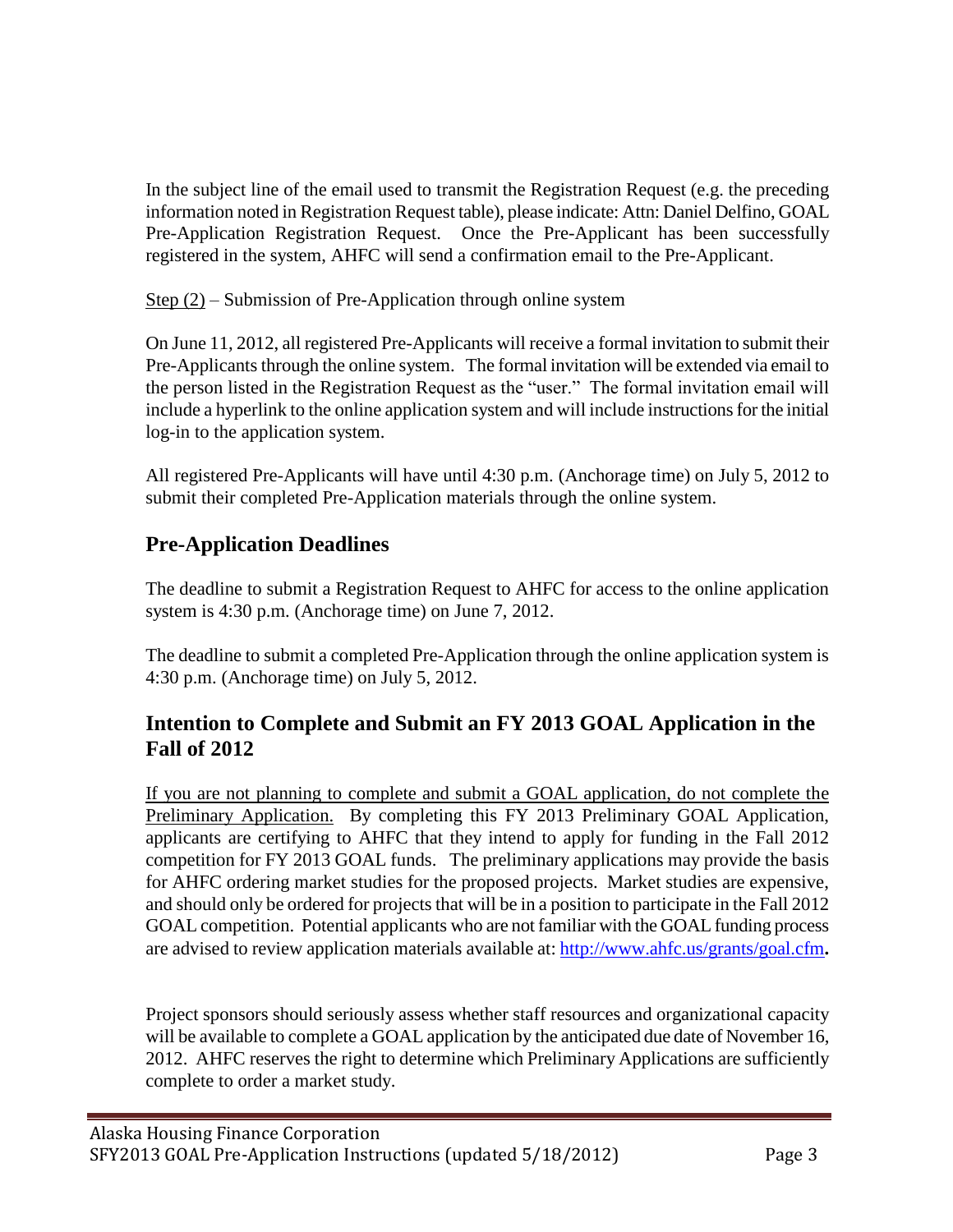#### **Preliminary Application Teleconference**

On June 5, 2012 at 3:00 p.m. (Anchorage time), AHFC will conduct a teleconference on the FY 2012 GOAL Preliminary Application. The call-in information for the teleconference is:

Call-in Number: 1-877-873-8018 Call-in Access Code: 5288816

The public is welcome to attend this teleconference in person at the AHFC office located on 4300 Boniface Parkway in Anchorage. This teleconference will take place in the Boardroom located on the first floor.

Please RSVP via email to Daniel Delfino  $(d \cdot d \cdot f \cdot \cdot \cdot)$  with the names of persons who will be attending the teleconference, either in person or telephonically, and the organization(s) they will be representing no later than 3:00 p.m. (Anchorage time) on Monday, June  $4^{\text{th}}$ , 2012.

### **Market Study Process**

**After the close of the preliminary application period on July 5, 2012**, AHFC will conduct a review of the submitted Pre-Applications to determine their completeness for purposes of ordering market studies. If a market study is warranted, AHFC will then commission market studies for preliminary applications passing this threshold. Pre-applicants will be required to reimburse AHFC for the cost of the market study. Prior to commissioning the market studies, AHFC will provide applicants with an estimate for the costs associated with the market study via email to the address noted in the pre-application materials. Applicants will have two calendar days from the date of the email transmission to withdraw their pre-application if they do not wish to reimburse AHFC for these costs. Due to travel costs associated with some market studies, an exact figure may not be available.

Invoices for the market study costs will be initially paid by AHFC. AHFC will subsequently request reimbursement from the Pre-Applicants and provide them with the invoices. All reimbursement payments must be received by AHFC no later than the final application date for the GOAL program. If AHFC has not received full reimbursement for the market study costs by the application deadline, applications related to the unreimbursed market study costs will not be considered for GOAL program funding.